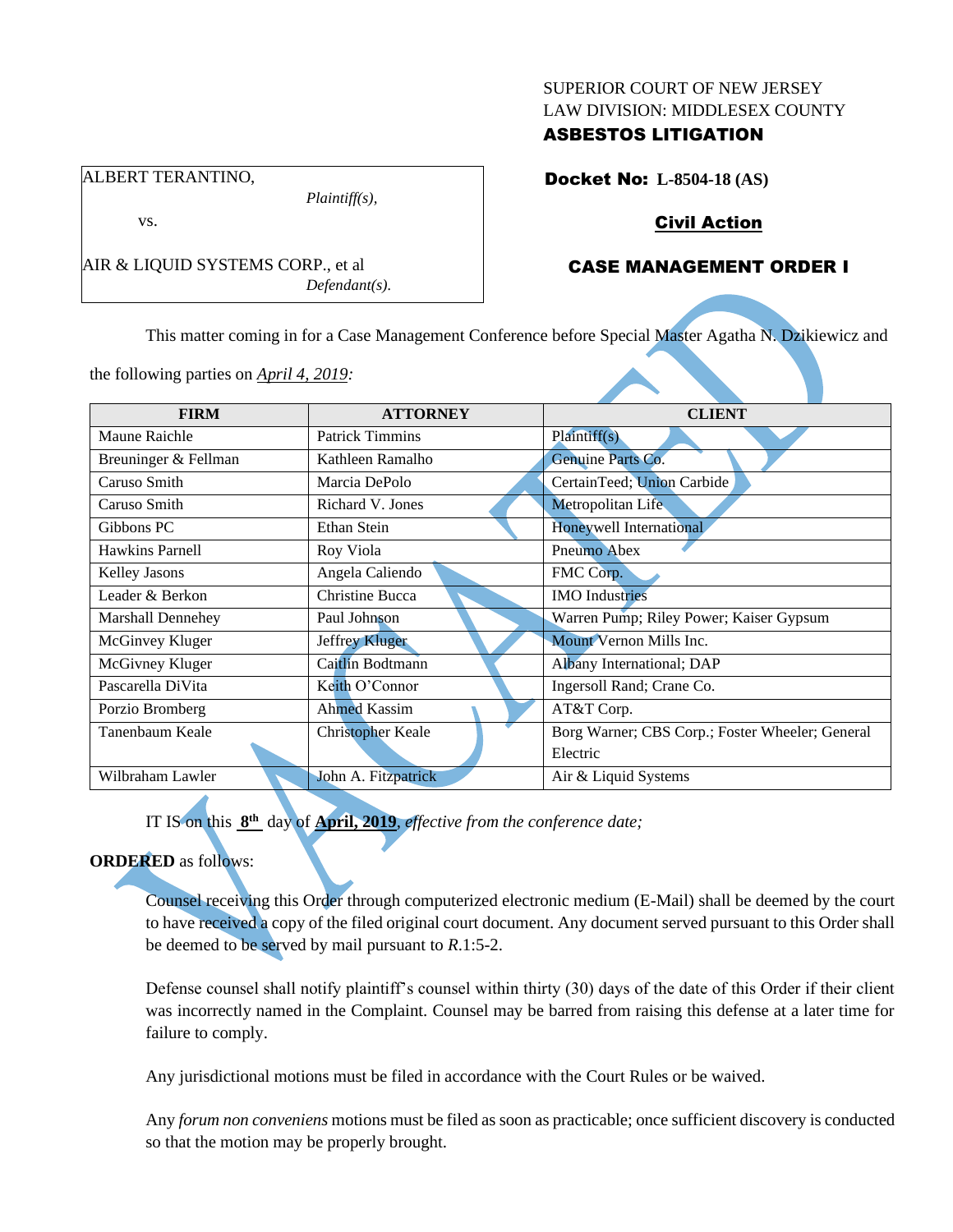## **DISCOVERY**

| April 15, 2019 | Defendants shall serve answers to standard interrogatories by this date.                                                                                                                                    |
|----------------|-------------------------------------------------------------------------------------------------------------------------------------------------------------------------------------------------------------|
| April 26, 2019 | Plaintiff shall propound supplemental interrogatories and document requests by this date.                                                                                                                   |
| May 31, 2019   | Defendants shall serve answers to supplemental interrogatories and document requests by this<br>date.                                                                                                       |
| April 26, 2019 | Defendants shall propound supplemental interrogatories and document requests by this date.                                                                                                                  |
| May 31, 2019   | Plaintiff shall serve answers to supplemental interrogatories and document requests by this<br>date.                                                                                                        |
| June 28, 2019  | Fact discovery, including depositions, shall be completed by this date. Plaintiff's counsel shall<br>contact the Special Master within one week of this deadline if all fact discovery is not<br>completed. |
| June 28, 2019  | Depositions of corporate representatives shall be completed by this date.                                                                                                                                   |

## **EARLY SETTLEMENT**

September 6, 2019 Settlement demands shall be served on all counsel and the Special Master by this date.

### **MEDICAL EXPERT REPORT**

| July 29, 2019      | Plaintiff shall serve medical expert reports by this date.                                        |
|--------------------|---------------------------------------------------------------------------------------------------|
| July 29, 2019      | Upon request by defense counsel, plaintiff is to arrange for the transfer of pathology specimens  |
|                    | and x-rays, if any, by this date.                                                                 |
| September 30, 2019 | Defendants shall identify its medical experts and serve medical reports, if any, by this date. In |
|                    | addition, defendants shall notify plaintiff's counsel (as well as all counsel of record) of a     |
|                    | joinder in an expert medical defense by this date.                                                |
|                    |                                                                                                   |

# **LIABILITY EXPERT REPORTS**

July 29, 2019 Plaintiff shall identify its liability experts and serve liability expert reports by this date or waive any opportunity to rely on liability expert testimony.

September 30, 2019 Defendants shall identify its liability experts and serve liability expert reports, if any, by this date or waive any opportunity to rely on liability expert testimony.

### **SUMMARY JUDGMENT MOTION PRACTICE**

July 19, 2019 Plaintiff's counsel shall advise, in writing, of intent not to oppose motions by this date.

 $\_$  , and the set of the set of the set of the set of the set of the set of the set of the set of the set of the set of the set of the set of the set of the set of the set of the set of the set of the set of the set of th

- August 2, 2019 Summary judgment motions shall be filed no later than this date.
- August 30, 2019 Last return date for summary judgment motions.